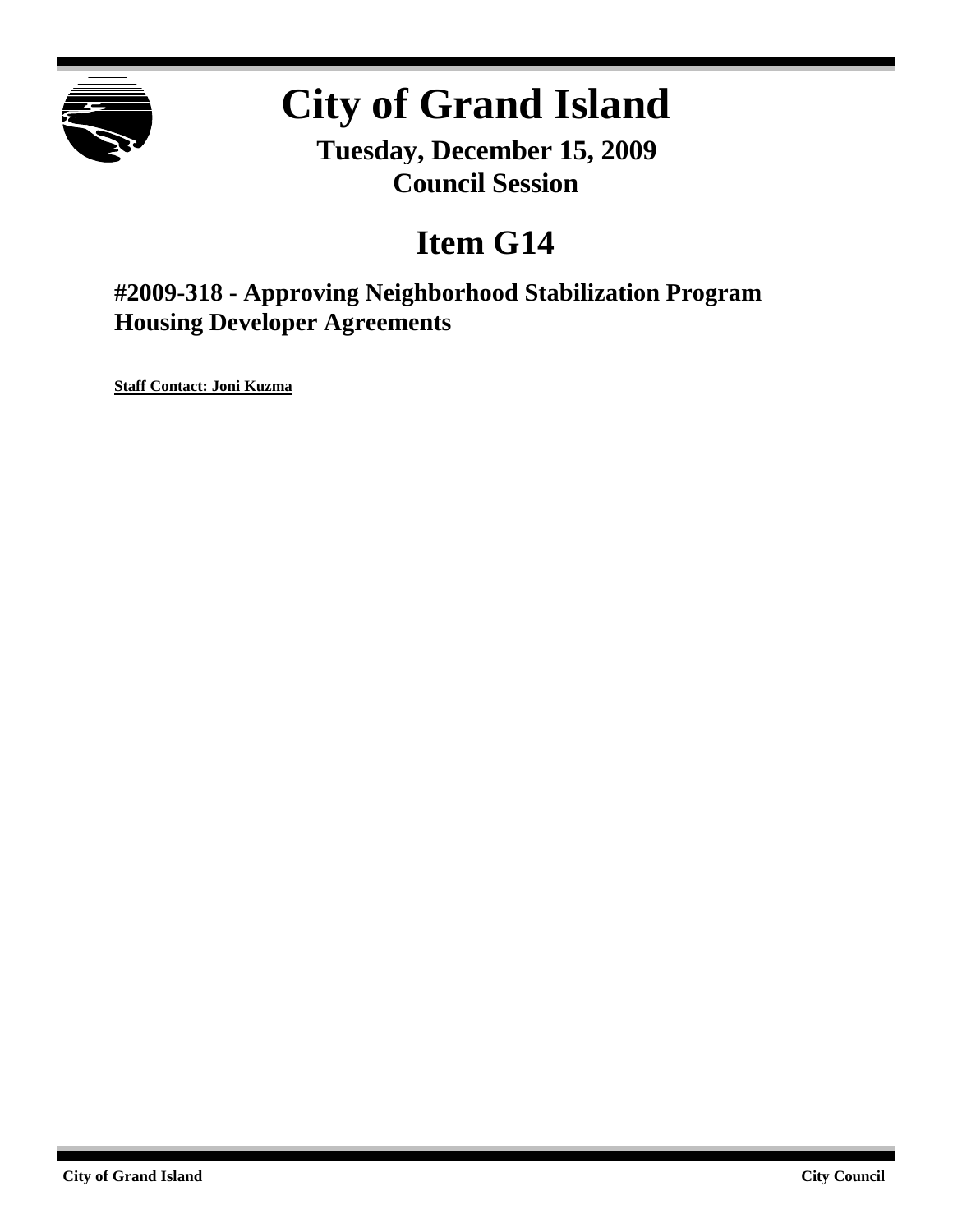## **Council Agenda Memo**

| <b>From:</b>            | Joni Kuzma, Community Development                                                   |
|-------------------------|-------------------------------------------------------------------------------------|
| <b>Council Meeting:</b> | December 15, 2009                                                                   |
| Subject:                | Approving Neighborhood Stabilization Program Housing<br><b>Developer Agreements</b> |
| Item $#$ :              | $G-14$                                                                              |
| Presenter $(s)$ :       | Joni Kuzma, Community Development Administrator                                     |

## **Background**

In October, the City of Grand Island was awarded a \$993,000 Neighborhood Stabilization Program grant from the Nebraska Department of Economic Development. The grant will enable the city to purchase and demolish at least six (6) vacant, blighted structures and redevelop the lots into six (6) new homes.

Habitat for Humanity and the Housing Development Corporation are non-profit housing developers partnering on the grant. Per the grant contract between the state and the city, both entities are eligible to redevelop 3 of the properties. The City must enter into a Housing Developer Agreement with each organization to move forward with construction of new housing.

## **Discussion**

Housing Developer Agreements for each organization have been included in the Council packet. The agreements are different based on the amount of construction subsidy per agency. Habitat for Humanity is funding the construction of their three (3) houses internally so will not have a construction subsidy. The houses constructed by the Housing Development Corporation will be subsidized through the grant. The agreement with the Housing Development Corporation addresses requirements associated with the subsidy that do not need to be addressed in the Habitat agreement.

### **Alternatives**

It appears that the Council has the following alternatives concerning the issue at hand. The Council may: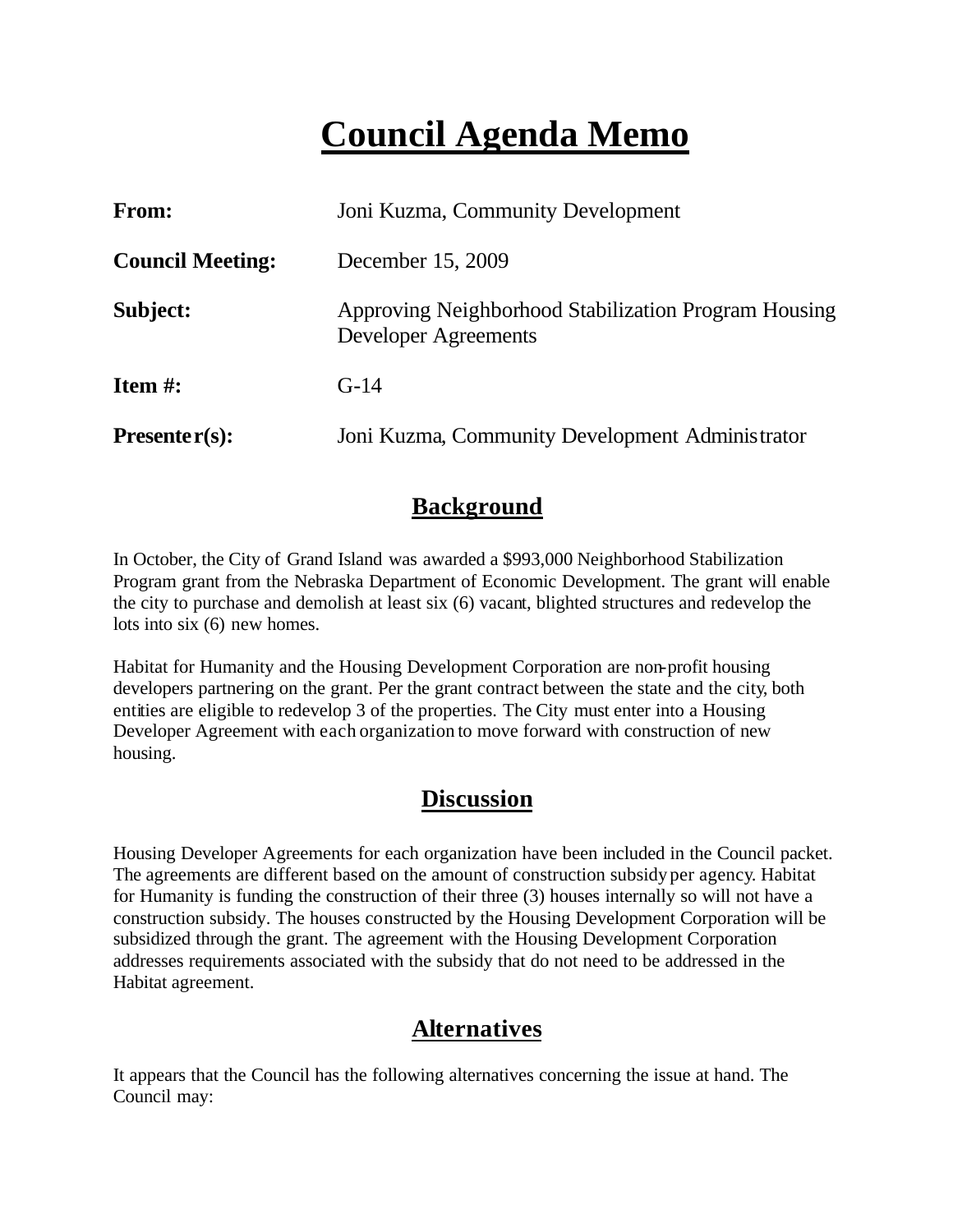- 1. Approve the Neighborhood Stabilization Program Housing Developer Agreements and authorize the Mayor to sign all related documents
- 2. Refer the issue to a Committee.
- 3. Postpone the issue to a later date.

## **Recommendation**

City Administration recommends that Council approves the Neighborhood Stabilization Program Housing Developer Agreements and authorizes the Mayor to sign all related documents.

## **Sample Motion**

Move to approve the Neighborhood Stabilization Program Housing Developer Agreements and authorize the Mayor to sign all related documents.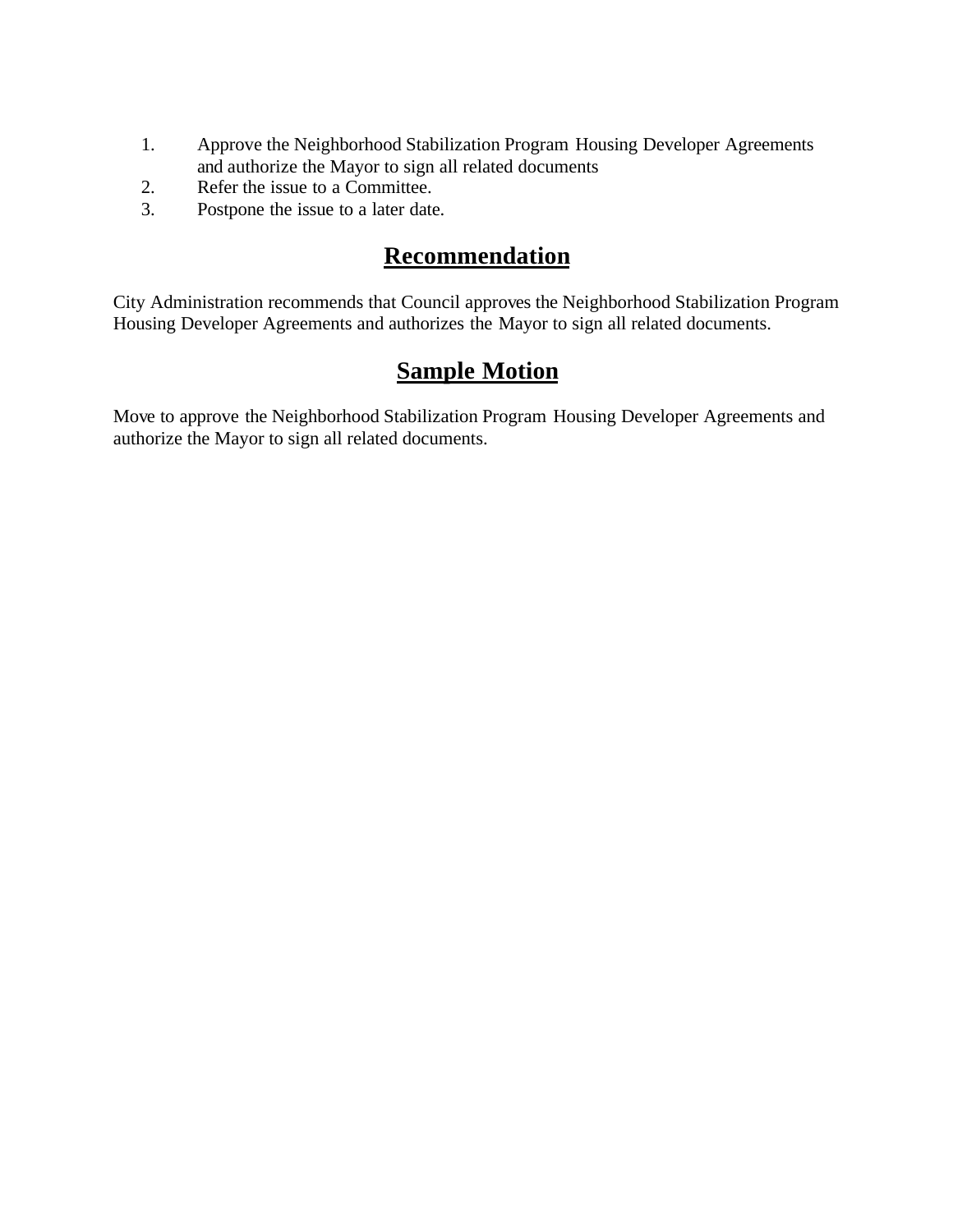#### DEVELOPMENT AGREEMENT NEIGHBORHOOD STABILIZATION PROGRAM CITY OF GRAND ISLAND, NEBRASKA AND **HOUSING DEVELOPMENT CORPORATION**

THIS AGREEMENT is approved as of this  $15<sup>th</sup>$  day of December, 2009, by and between the CITY OF GRAND ISLAND, NEBRASKA, located at 100 East First Street, Grand Island, Nebraska 68801, hereinafter referred to as the "City," and the Housing Development Corporation, whose local office is located at 1811 W. 2<sup>nd</sup> Street, Grand Island, NE, hereinafter referred to as the "Developer" or "HDC."

IT IS AGREED by and between the parties as follows:

#### I. PERIOD OF PERFORMANCE

The activities described in this Agreement are to begin no later than July 31, 2010, and shall be completed no later than June 1, 2011. All eligible activities and costs are limited to the above time period, with the exception of eligible pre-development costs specifically approved for reimbursement by the City. This Agreement shall remain in full force and effect with respect to the Developer until such time the Property has been conveyed to a qualified homebuyer under the terms and conditions of this Agreement.

#### II. GENERAL ACTIVITIES AND DEFINITIONS

A. Project Summary. The City will acquire certain parcels of real estate for demolition and redevelopment through the Neighborhood Stabilization Program (NSP). To the extent possible, input from the Housing Development Corporation will be included in the decision-making process regarding which properties are acquired for demolition and redevelopment. In the property selection process, the floor plan design of the Housing Development Corporation will be considered in relation to lot size and location.

When the demolition is completed, the City will transfer the property to the Housing Development Corporation retaining a trust deed or mortgage lien. Upon completion of redevelopment in accordance with the terms and conditions of this Agreement, the Property shall be sold to an eligible household consistent with the NSP grant and contract 093N11 with the Nebraska Department of Economic Development (NDED) both of which are attached hereto and incorporated herein by reference.

B. Definitions. The following definitions shall apply to this Agreement:

- 1. "Project" shall include all activities related to acquisition,
- redevelopment, sale and occupancy of the Property.

2. "Buyer" shall refer to the person or persons purchasing the Property.

3. "Appraisal" shall refer to a real property appraisal conducted by an independent qualified appraiser to determine the market value of the Property. The City reserves the right to select or approve the appraiser.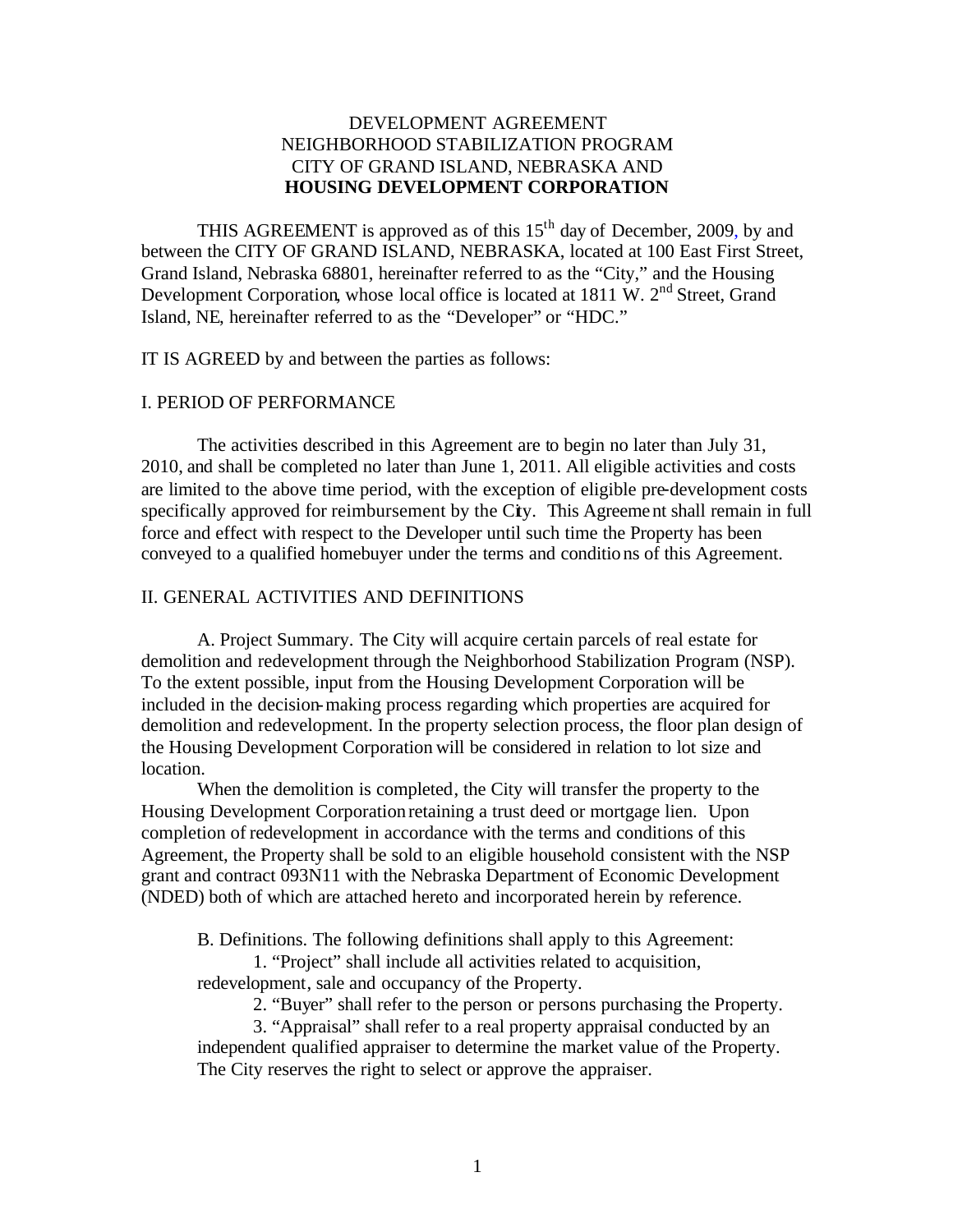4. "Total Development Cost" includes, but is not limited to, all costs for site acquisition, relocation, demolition, construction , and closing costs.

C. Commitment of Funds. Prior to completion of an environmental review by the City, the Developer shall not make any commitment if it would have an adverse environmental impact or limit the choice of reasonable project alternatives.

D. Eligible Costs. All Project costs under this Agreement must be eligible under Community Development Block Grant program regulations and Neighborhood Stabilization Program rules. The City reserves the right to make the final determination as to the eligibility of any cost under this Agreement.

E. Forms of Assistance. Assistance may be provided as described below:

1. Non-interest bearing financing to support acquisition, construction and/or other eligible costs related to the redevelopment of the Property. The amount of any direct subsidy assistance to be repaid to the City shall be set forth in separate documents.

2. A development subsidy which shall be equal to the difference between the total development cost of the Property and the sales price of the Property. The development subsidy shall be consistent with program guidelines.

3. A developer fee of \$10,000 to be disbursed to HDC in installments during development of the property. The final installment may be disbursed after closing on the sale of the Property to an income eligible buyer and the submission of all required reports and documentation determined necessary by the City.

F. Calculation of Financing Repayment. The amount of construction financing to be repaid to the City shall be equal to the total amount of assistance provided by the City through this Agreement for the Property less:

G. Development Schedule. Prior to the commencement of redevelopment, the Developershall submit a development schedule for the Property. The development schedule shall be in sufficient detail to allow the City to monitor the progress of the Developer in completing its obligations under this Agreement.

H. Construction Trust Deed. Prior to the disbursement of funds for the Property, the Developer shall execute a trust deed and notice of commencement to the City to secure repayment of funds approved by the City for the redevelopment of the Property.

#### III. ACQUISITION, PRE-DEVELOPMENT AND CONSTRUCTION REQUIREMENTS

A. Acquisition. The City will acquire properties for demolition in accordance with all applicable City and Neighborhood Stabilization Program requirements.

B. Compliance with Applicable Codes. The Developer shall comply with all applicable codes and pay all applicable fees during the period of time it owns the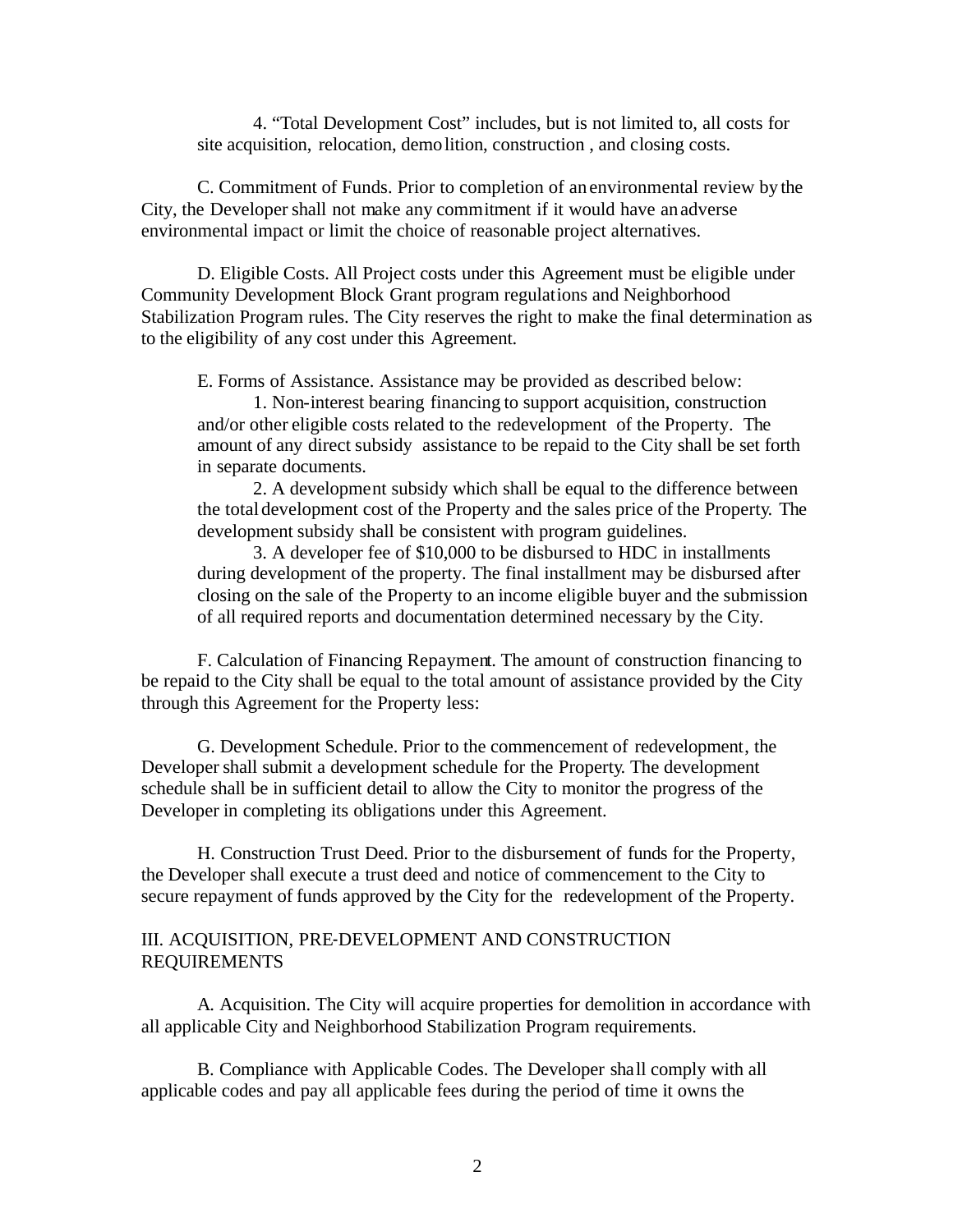Property. The Property shall be subject to inspection or examination by the City, or its authorized representative(s), at any reasonable time. Keys will be provided to the City for project properties at the time the unit is closed in.

C. Property Standards. At the time of initial occupancy by a qualified buyer, the Property shall comply with all applicable codes and ordinances; City Housing Rehabilitation Standards; applicable federal, state and local laws, regulations and requirements; and program terms and conditions of the attached NSP grant and NDED contract number 093N11.

D. Oversight of Redevelopment. The Developer shall be responsible for ensuring that all redevelopment work is carried out in accordance with all applicable laws, codes, rules, regulations, standards and ordinances. During construction, HDC will pay utilities; upkeep costs such as mowing and weed control; construction insurance; property taxes; and other miscellaneous expenses related to project development will be reimbursable through the program, all of which are eligible costs.

E. Review of Plans and Specifications. Prior to commencing construction, the Developer shall submit to the City for review and approval, plans, specifications and other information, in form and substance acceptable to the City, describing the proposed redevelopment work on the Property. The Developer shall incorporate into the plans and specifications any changes or additions the City determines necessary to meet the property standards set forth in this Agreement.

F. Final Development Budget. The Developer shall submit a final development budget for the Property to the City. The development budget shall be in a form and substance acceptable to the City, and provide detailed information on costs related to the redevelopment and sale of the Property.

G. Projected Post-rehabilitation Market Value. The Developer shall provide the City with a projection of the post-redevelopment market value of the Property.

H. Environmental Requirements. The Developer shall comply with all environmental related requirements that the City determines necessary.

I. Commencement of Work. The Developer shall not commence construction or redevelopment activities or any other work that results in a physical change to the Property until written approval is granted by the City. The minimum requirements listed below shall be complied with prior to the City granting of written approval to commence work. The City reserves the right to grant written approval to commence work that is limited in scope and nature prior to these requirements being met, and/or require that additional requirements other than those specified below be met prior to granting approval to commence work.

1. The City has completed an environmental review of the Property.

2. All applicable property acquisition requirements have been completed.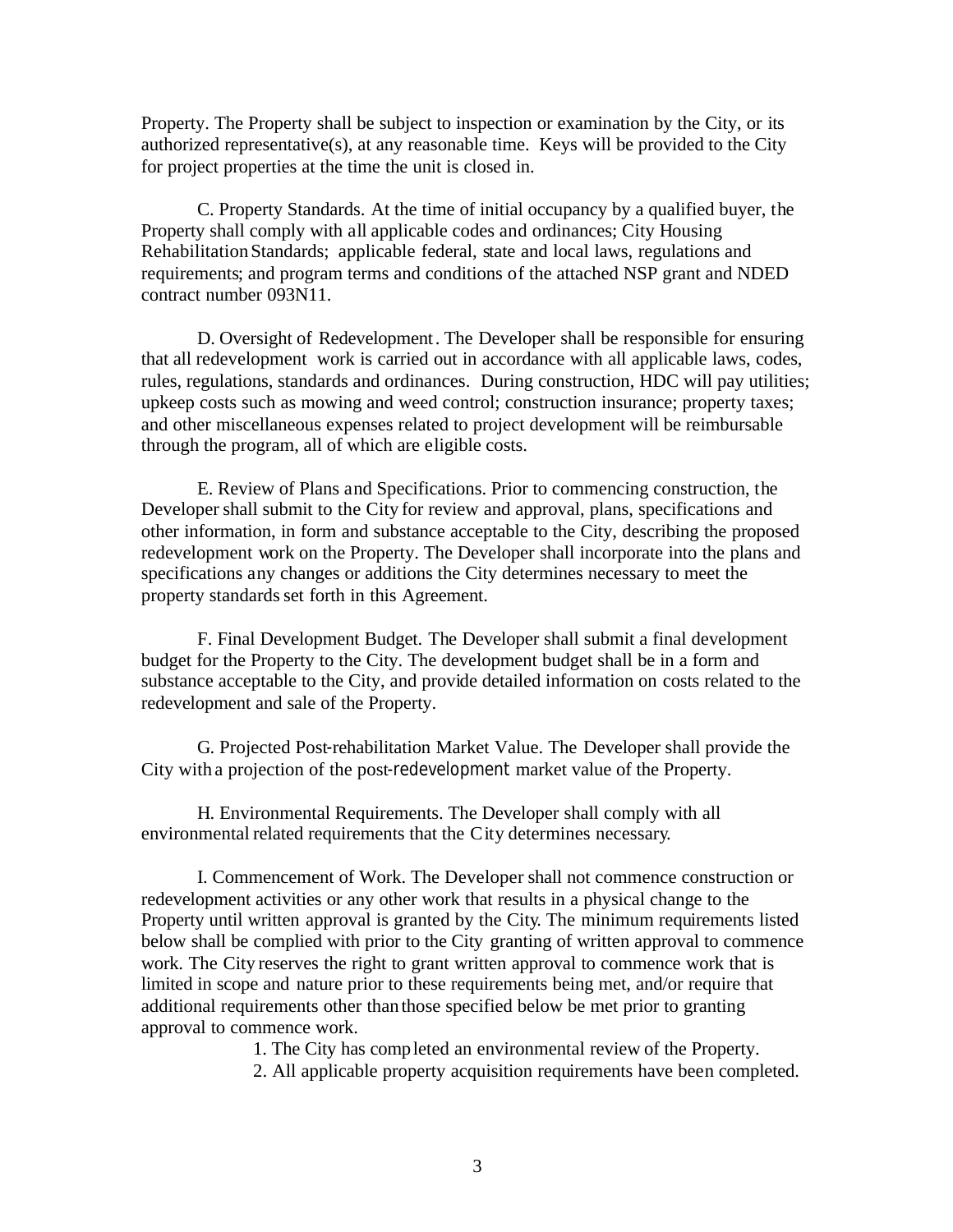3. The City has a completed Third Party Appraisal or a written estimate of the post-rehabilitation market value of the Property.

4. The specifications and plans for the redevelopment of the Property have been submitted to and approved by the City.

5. A development budget for the Property showing the total development cost and sources and uses of funds has been submitted to and approved by the City.

6. The Developer has obtained a Building Permit and has obtained all other necessary approvals, permits, and licenses.

7. All applicable insurance and bonding requirements have been complied with.

8. The Developer has recorded a notice of commencement with the Register of Deeds after recording the construction trust deed.

J. Change Orders. All change orders shall be in writing and shall be submitted to the City for review and approval prior to any change in the scope of work being approved or implemented by the Developer. A copy of each change orders approved by the Developer shall be provided to the City immediately after execution.

K. Lien Waivers. The Developer shall obtain lien waivers from all parties providing labor, materials or equipment for the rehabilitation of the Property. The Developer shall immediately notify the City in writing if a Claim or Lien is filed by any party that has provided labor, materials or equipment for the rehabilitation or construction of the Property. The notification shall include the name of the party filing the claim, the amount of the claim, a description of the circumstances surrounding the filing of the claim and actions taken and/or planned by the Developer to resolve the situation.

L. Completion of Redevelopment. The Developer shall commence work no later than six months (6) after demolition of the Property and complete the redevelopment of the Property no later than April 1, 2011, unless otherwise agreed to in writing by the City.

#### IV. OCCUPANCY AND BUYER ELIGIBILITY REQUIREMENTS

A. Occupancy of Property. The Property shall not be occupied without the prior, written approval of the City. Prior to granting approval to occupy the Property, the minimum requirements listed below shall be met.

1. Certificate of occupancy issued by the City Building Department.

2. Construction has been completed in accordance with program guidelines.

3. Appropriate lease/purchase documents have been approved by the City and executed by the parties.

B. Income Eligibility. At the time of sale or lease of the Property, the Buyer shall meet program eligibility requirements. No unsupervised visits by potential homeowners will be allowed at any time. The City, in coordination with the Housing Development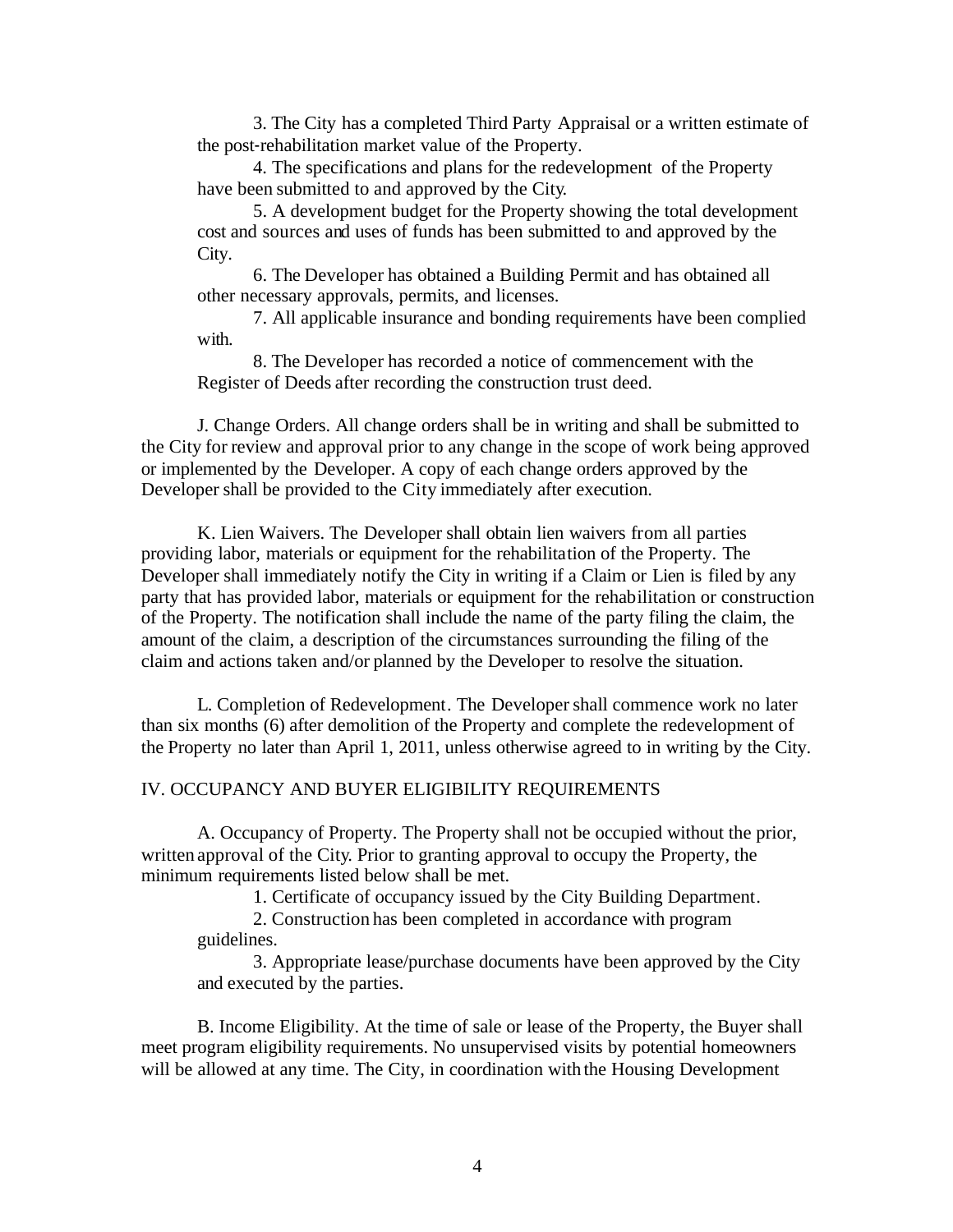Corporation, will make arrangements with the on-site construction supervisors to show the unit during construction and City and/or HDC staff will accompany potential buyers.

#### V. SALE AND CONVEYANCE OF THE PROPERTY

A. Purchase Agreement. In general, the Developer shall not enter into a purchase agreement with a Buyer until approved by the City.

B. Minimum Sale Price. The minimum sale price shall initially be established at the market value of the Property as determined by the City. Subsequent adjustments to the minimum sale price may be made in consultation with and approval of the City. In no event shall the sales price of the Property exceed the total development cost of the Property, including the developer fee.

C. Closing on Sale of the Property. The Developer shall provide the City written notice of the closing on the sale of the Property. The following shall occur at closing:

1. The Developer shall repay City financing as specified in this Agreement less the subsidy grant and developer fee. The City shall release the trust deed lien upon such repayment and receipt of waivers from all contractors and vendors.

2. The Developer shall convey ownership of the Property to the Buyer by Warranty Deed.

3. The Buyer shall execute security documents and promissory note to the City for any down payment assistance.

D. Sale on Lease/Purchase Basis. In the event the City and the Developer agree that the Property may be sold on a lease/purchase basis, appropriate documents will be submitted to the City for approval and execution prior to occupancy.

#### VI. REPORTING REQUIREMENTS

A. Prior to closing on the sale of the Property to a Buyer, the Developer shall provide the City with a detailed statement of the total development cost for the Property. The total development cost includes, but is not limited to, all redevelopment and closing costs. The City reserves the right to request documentation of any cost shown in the statement and to make the final determinationon the eligibility of any cost contained in the statement of total development cost.

#### VII. BUDGET AND METHOD OF PAYMENT

A. Amount of Agreement. The Developer shall be reimbursed by the City for all actual, allowable costs under the terms of this Agreement in an amount not to exceed program guidelines. This amount may be increased, at the sole discretion of the City, with the written approval of the Community Development Administrator and program coordinator.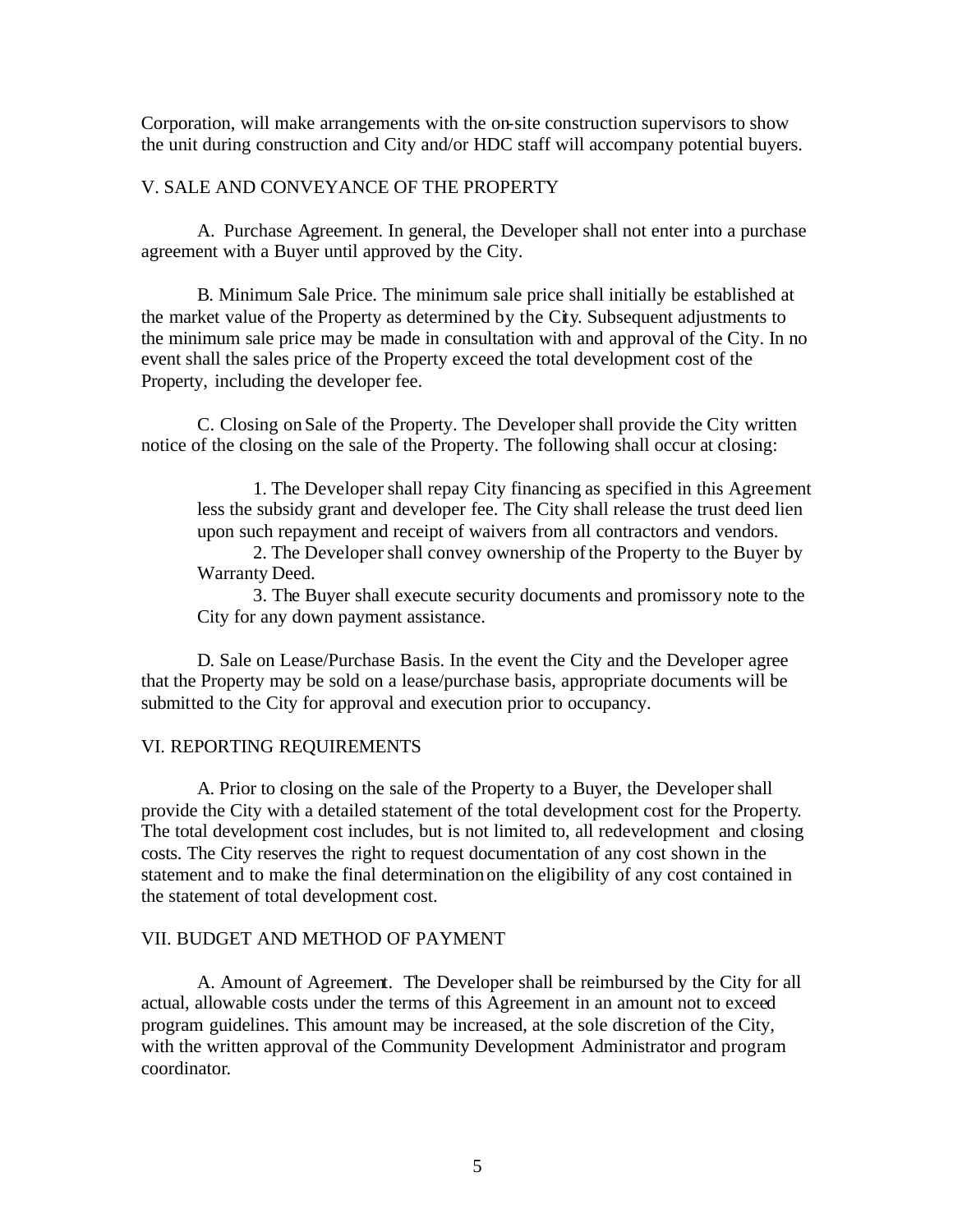B. Method of Payment. The City shall provide payment to the Developer for actual, allowable costs under the terms of this Agreement, upon submission of required documentation to the City, and after approval of such documentation by the City. The funds may not be requested until such funds are needed for the payment of eligible costs. The amount of each request shall be limited to the amount needed, as determined by the City.

#### VIII. MISCELLANEOUS PROVISIONS

A. This agreement contemplates one or more projects funded through the Nebraska Department of Economic Development Neighborhood Stabilization Program. Other developers may be used by the City and the number of projects in which the HDC will participate is not guaranteed nor is the HDC the exclusive developer under this program.

B. This agreement will automatically renew for projects financed by reuse funds from the original projects contemplated by this Agreement unless notice is received from either party to terminate the agreement. Notwithstanding such automatic renewal, nothing in this agreement shall obligate the City or the Developer to participate in future projects with each other or to prevent the City from engaging any other person or entity as a developer for future projects.

Effective this 15th day of December, 2009

Margaret Hornady, Mayor CITY OF GRAND ISLAND

Linda Addison, Executive Director HOUSING DEVELOPMENT CORPORATION

\_\_\_\_\_\_\_\_\_\_\_\_\_\_\_\_\_\_\_\_\_\_\_\_\_\_\_\_\_\_\_\_\_\_\_\_\_\_\_\_\_\_\_\_\_\_\_\_\_\_\_\_\_

\_\_\_\_\_\_\_\_\_\_\_\_\_\_\_\_\_\_\_\_\_\_\_\_\_\_\_\_\_\_\_\_\_\_\_\_\_\_\_\_\_\_\_\_\_\_\_\_\_\_\_\_\_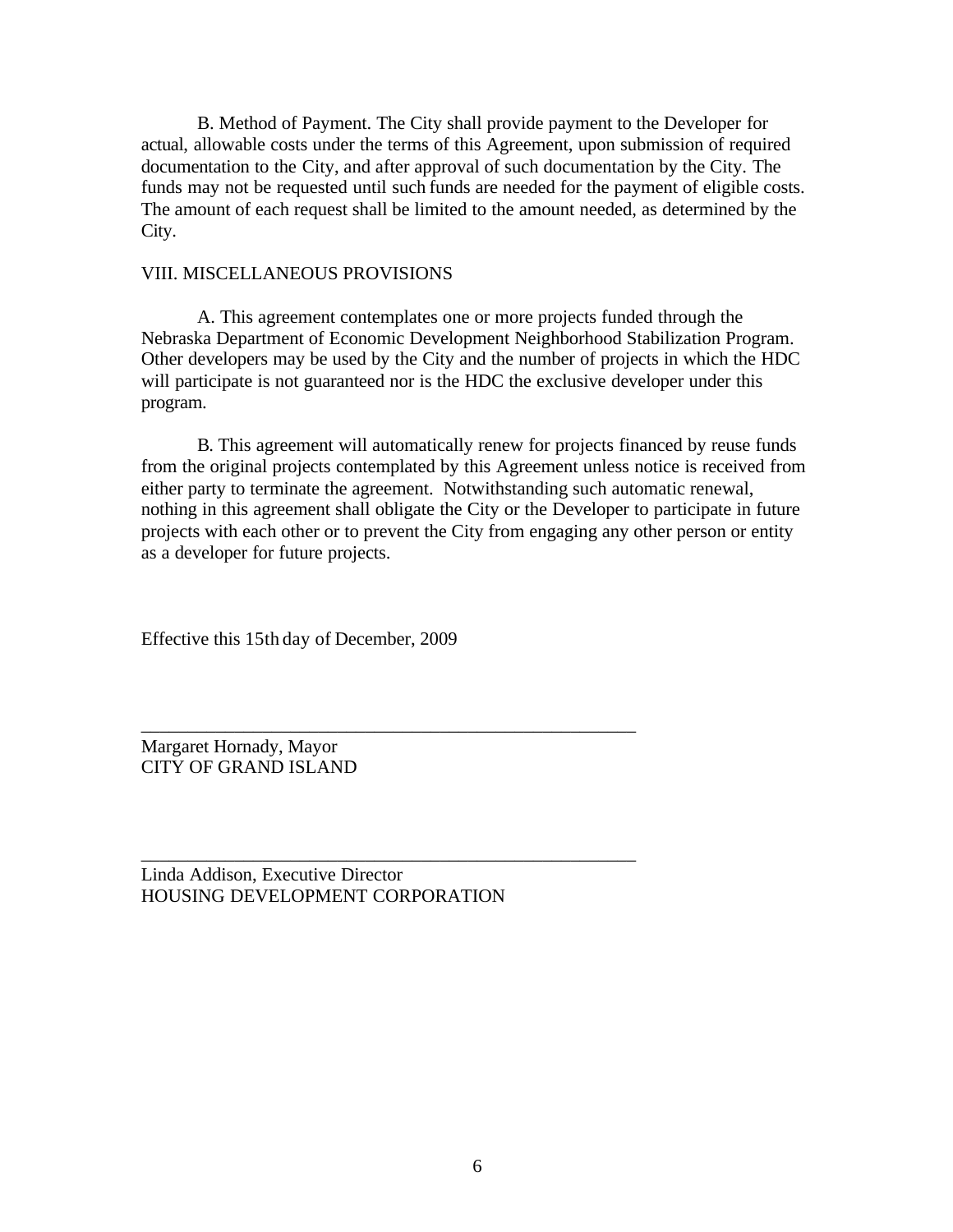#### DEVELOPMENT AGREEMENT NEIGHBORHOOD STABILIZATION PROGRAM CITY OF GRAND ISLAND, NEBRASKA AND **GRAND ISLAND AREA HABITAT FOR HUMANITY, INC.**

THIS AGREEMENT is approved as of this 15th day of December, 2009, by and between the CITY OF GRAND ISLAND, NEBRASKA, located at 100 East First Street, Grand Island, Nebraska 68801, hereinafter referred to as the "City," and GRAND ISLAND AREA HABITAT FOR HUMANITY, INC., whose principal office is located at 410 W.  $2<sup>nd</sup>$  St., Suite 6, Grand Island, NE, hereinafter referred to as the "Developer" or "Habitat."

IT IS AGREED by and between the parties as follows:

#### I. PERIOD OF PERFORMANCE

The activities described in this Agreement are to begin no later than July 31, 2010, and shall be completed no later than June 1, 2011. All eligible activities are limited to the above time period, with the exception of eligible activities specifically approved by the City. This Agreement shall remain in full force and effect with respect to the Developer until such time the Property has been conveyed to a qualified homebuyer under the terms and conditions of this Agreement.

#### II. GENERAL ACTIVITIES AND DEFINITIONS

A. Project Summary. The City will acquire certain parcels of real estate for demolition and redevelopment through the Neighborhood Stabilization Program (NSP). To the extent possible, input from GRAND ISLAND AREA HABITAT FOR HUMANITY, INC. will be included in the decision-making process regarding which properties are acquired for demolition and redevelopment. In the property selection process, the floor plan design of GRAND ISLAND AREA HABITAT FOR HUMANITY, INC. will be considered in relation to lot size and location.

When the demolition is completed, the City will transfer the property to the GRAND ISLAND AREA HABITAT FOR HUMANITY, INC. retaining a trust deed or mortgage lien. Upon completion of redevelopment in accordance with the terms and conditions of this Agreement, the Property shall be sold to an eligible household consistent with the Neighborhood Stabilization Program grant and contract 093N11 with the Nebraska Department of Economic Development (NDED) both of which are attached hereto and incorporated herein by reference.

B. Development Schedule. Prior to the commencement of redevelopment, the Developershall submit a development schedule for the Property. The development schedule shall be in sufficient detail to allow the City to monitor the progress of the Developer in completing its obligations under this Agreement.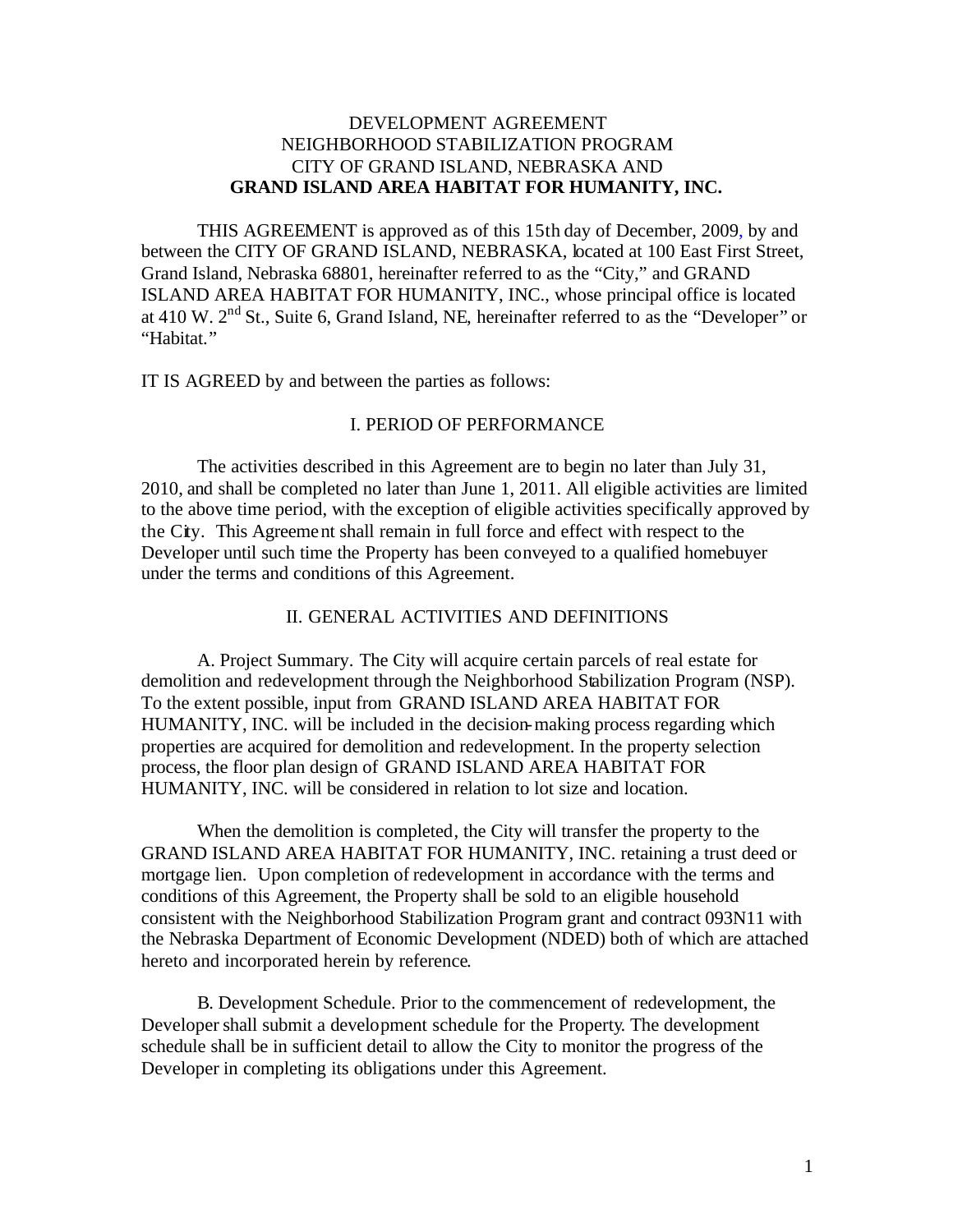#### III. ACQUISITION, PRE-DEVELOPMENT AND CONSTRUCTION REQUIREMENTS

A. Acquisition. The City will acquire properties for demolition in accordance with all applicable City and Neighborhood Stabilization Program requirements. If Habitat owns a qualifying property, the City may elect to provide demolition assistance. In that event, Habitat will comply with the terms of the NSP grant and NDED contract with respect to construction of improvements and sale to a qualified buyer.

B. Compliance with Applicable Codes. The Developer shall comply with all applicable codes and pay all applicable fees during the period of time it owns the Property.

C. Property Standards. At the time of initial occupancy by a qualified buyer, the Property shall comply with all applicable codes and ordinances; City Housing Minimum Housing Standards; applicable federal, state and local laws, regulations and requirements; and program terms and conditions of the attached NSP grant and NDED contract number 093N11.

D. Oversight of Redevelopment. The Developer shall be responsible for ensuring that all redevelopment work is carried out in accordance with all applicable laws, codes, rules, regulations, standards and ordinances.

E. Completion of Redevelopment. The Developer shall commence work no later than six months (6) after demolition of the Property and complete the redevelopment of the Property no later than April 1, 2011, unless otherwise agreed to in writing by the City.

IV. OCCUPANCY AND BUYER ELIGIBILITY REQUIREMENTS

A. Income Eligibility. At the time of sale or lease of the Property, the Buyer shall meet program eligibility requirements.

B. Minimum Sale Price. The minimum sale price shall be consistent with the terms and conditions of the NSP grant and NDED contract.

C. Closing on Sale of the Property. The Developer shall provide the City written notice of the closing on the sale of the Property. The City shall release the trust deed lien upon receipt of documentation that all grant conditions have been satisfied. A developer fee of \$4,000 will be disbursed to Habitat after closing on the sale of the Property to an income eligible buyer and the submission of all required reports and documentation determined necessary by the City.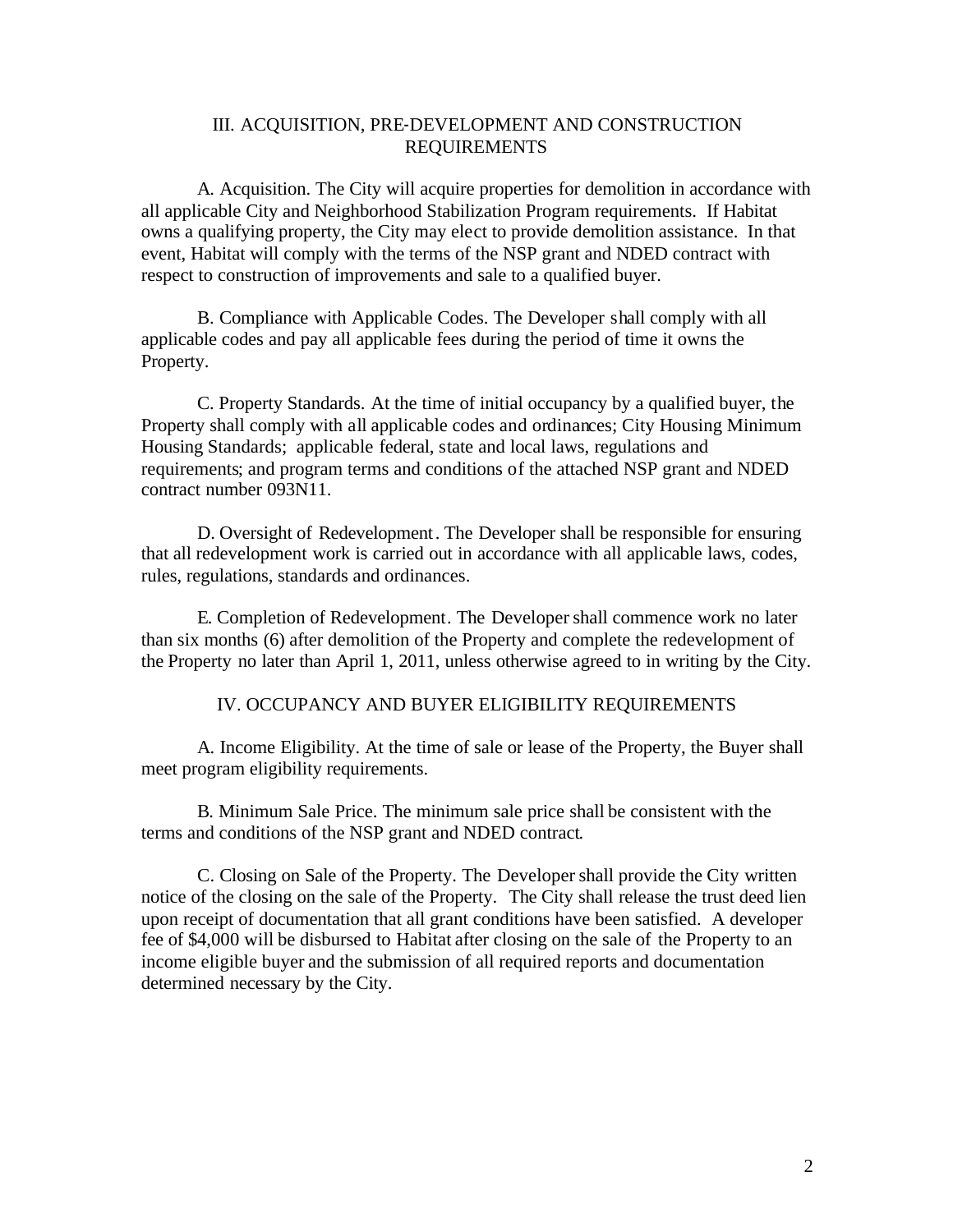#### V. MISCELLANEOUS PROVISIONS

A. This agreement contemplates one or more projects funded through the Nebraska Department of Economic Development Neighborhood Stabilization Program. Other developers may be used by the City and the number of projects in which HABITAT will participate is not guaranteed nor is HABITAT the exclusive developer under this program.

B. This agreement will automatically renew for projects financed by reuse funds from the original projects contemplated by this Agreement unless notice is received from either party to terminate the agreement. Notwithstanding such automatic renewal, nothing in this agreement shall obligate the City or the Developer to participate in future projects with each other or to prevent the City from engaging any other person or entity as a developer for future projects.

Effective this 15th day of December, 2009

Margaret Hornady, Mayor CITY OF GRAND ISLAND

Dana Jelinek, Executive Director GRAND ISLAND AREA HABITAT FOR HUMANITY, INC.

\_\_\_\_\_\_\_\_\_\_\_\_\_\_\_\_\_\_\_\_\_\_\_\_\_\_\_\_\_\_\_\_\_\_\_\_\_\_\_\_\_\_\_\_\_\_\_\_\_\_\_\_\_

\_\_\_\_\_\_\_\_\_\_\_\_\_\_\_\_\_\_\_\_\_\_\_\_\_\_\_\_\_\_\_\_\_\_\_\_\_\_\_\_\_\_\_\_\_\_\_\_\_\_\_\_\_